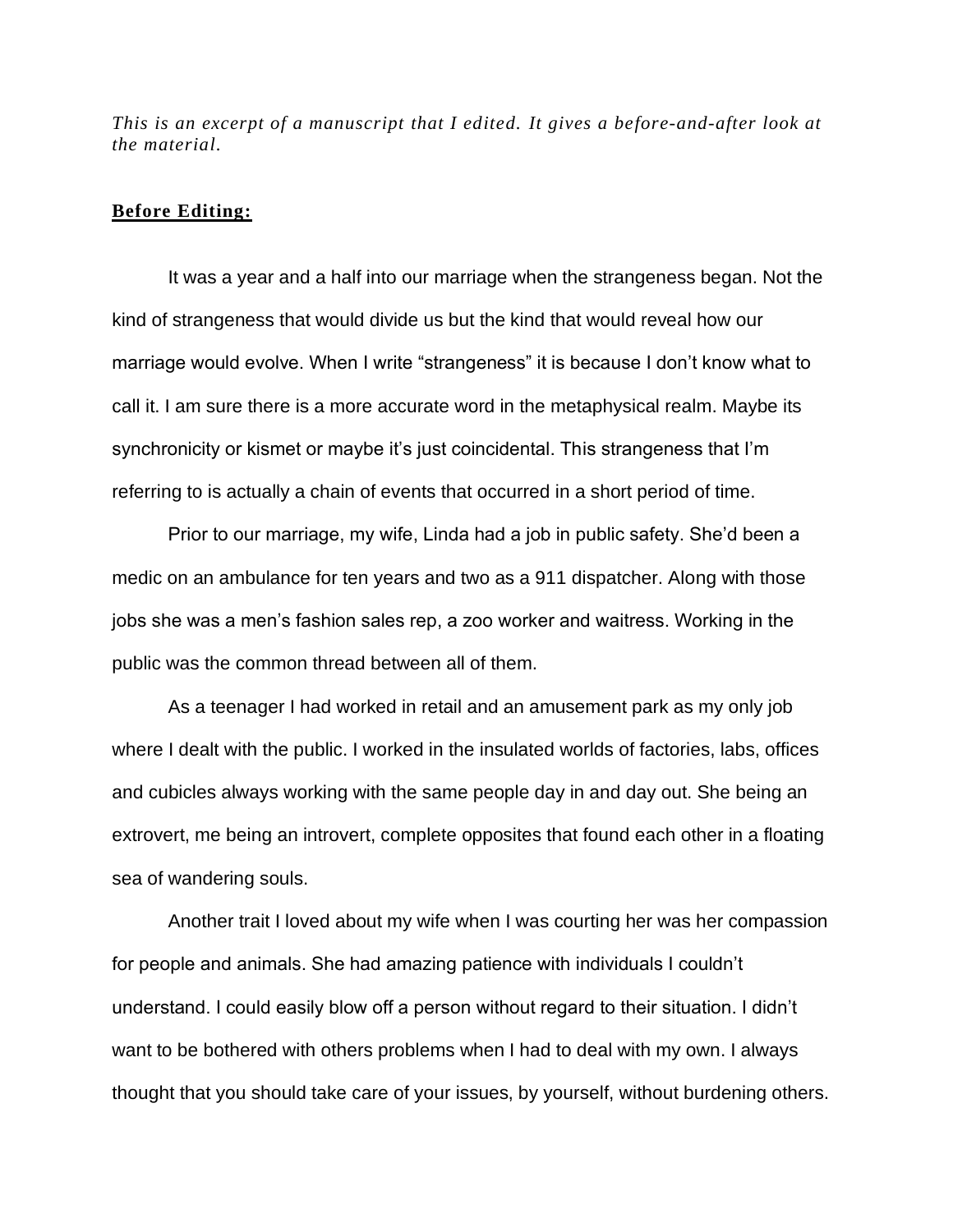Early into our marriage she stated numerous times she thought we should get a puppy. I resisted because I didn't want the responsibility and addition to not wanting a dog sleeping on our bed. I know how dogs are when they discover that they can lie on your mattress. She eventually broke me down, so I surprised her when I brought home a yellow Labrador puppy. It was the same puppy she'd gone to see at a breeders house a week before. I brought home the big lovable lug of a dog that had more spunk and energy than I anticipated. She apparently liked her, the friskiest dog in the litter that begged to be picked up who was vocal with a vociferous bark. Clearly the Alpha of the pack.

We soon found out that a simple walk in the neighborhood wasn't enough exercise for puppy Riley to calm her down. In addition, I would have to play tug of war for a half hour just to get her tired so she would stop demanding our attention all night. We soon found ourselves hauling her to the park every day to throw endless balls and frisbees.

On one such occasion we drove to a different park than our usual choice. We came upon a vehicle flashing taillights in the middle of the road right in front of the dog park. We pulled alongside the massive SUV then peered into the window. The blackedout window rolled down and the face of a thirtyish blonde women with a cell phone pressed to her ear. She put it down and let us know of the fact that she was out of gas.

My wife was quick to offer my services. I looked at this urban assault vehicle and wondered if I should try to push it to the gas station a block away.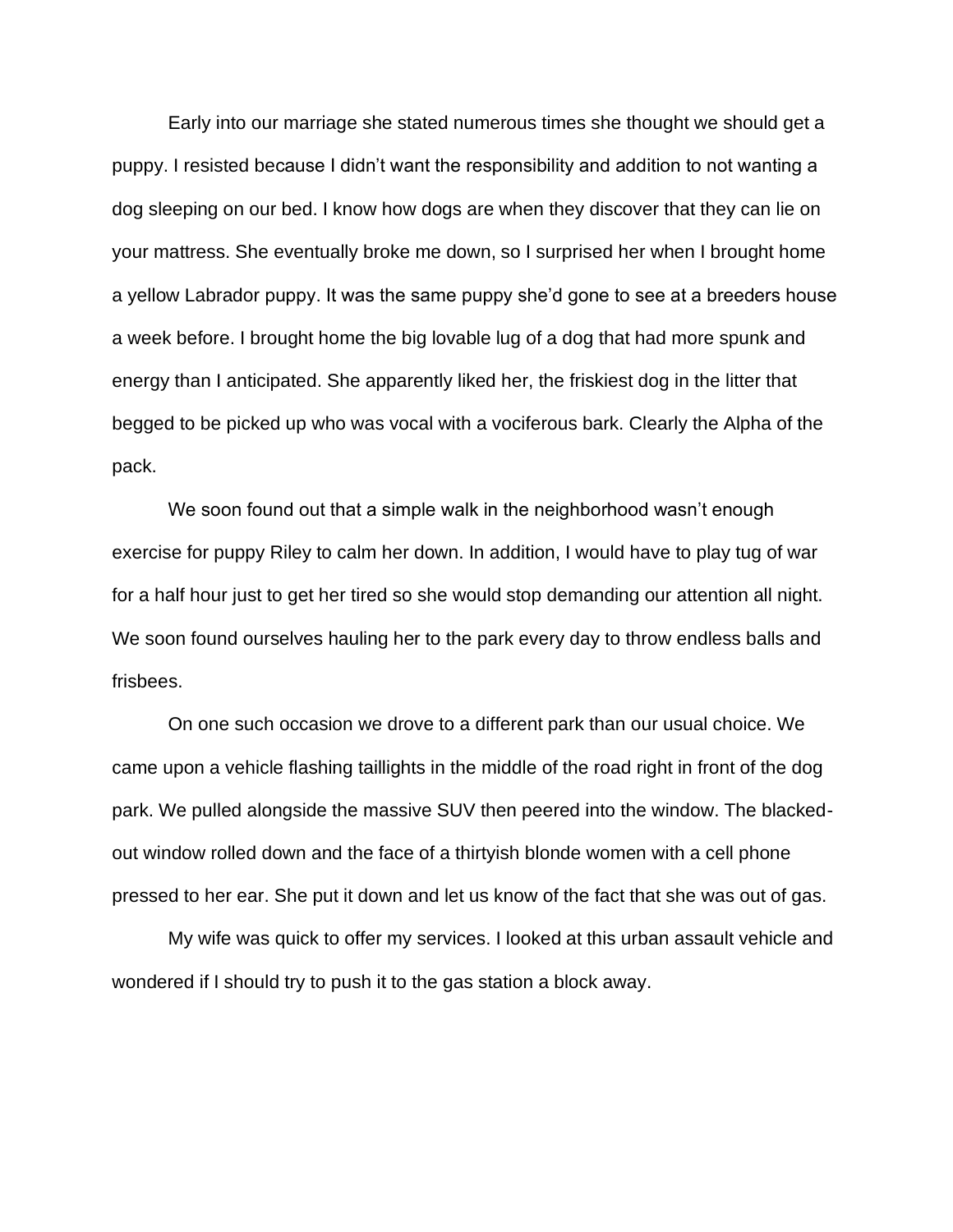## **After Editing:**

It was a year and a half into our marriage when the 'strangeness' began. It was nothing that would divide us, but it would reveal how our bond would evolve. I call it strangeness because I simply cannot come up with another word. Perhaps I should call it synchronicity or kismet; or maybe just plain coincidence. Either way, it was an odd chain of events that occurred in a short period of time.

Prior to our marriage, my wife Linda had a job in public safety. She had been an ambulance medic for ten years and a 911 dispatcher for two. She had also worked as a men's fashion sales representative, a zoo worker, and a waitress. She had always worked with the public in one capacity or another.

As a teenager, the only job that I had dealing with the public was at an amusement park. Later, I mainly worked in semi-isolation in factories, labs, offices, and cubicles. It was the same people every day. Unlike me, my wife is an extrovert. We are complete opposites, wandering souls that somehow found each other. I never believed opposites could attract – until I met Linda.

My wife has great compassion for people and animals, and amazing patience – patience that I could never truly understand. I could always easily dismiss a stranger without any regard to his or her situation. That may sound harsh, but it's the truth. I just don't want to be bothered with other people's problems when I have to deal with my own. I just can't handle it. Besides, I always thought that we should all take care of our own issues without burdening others.